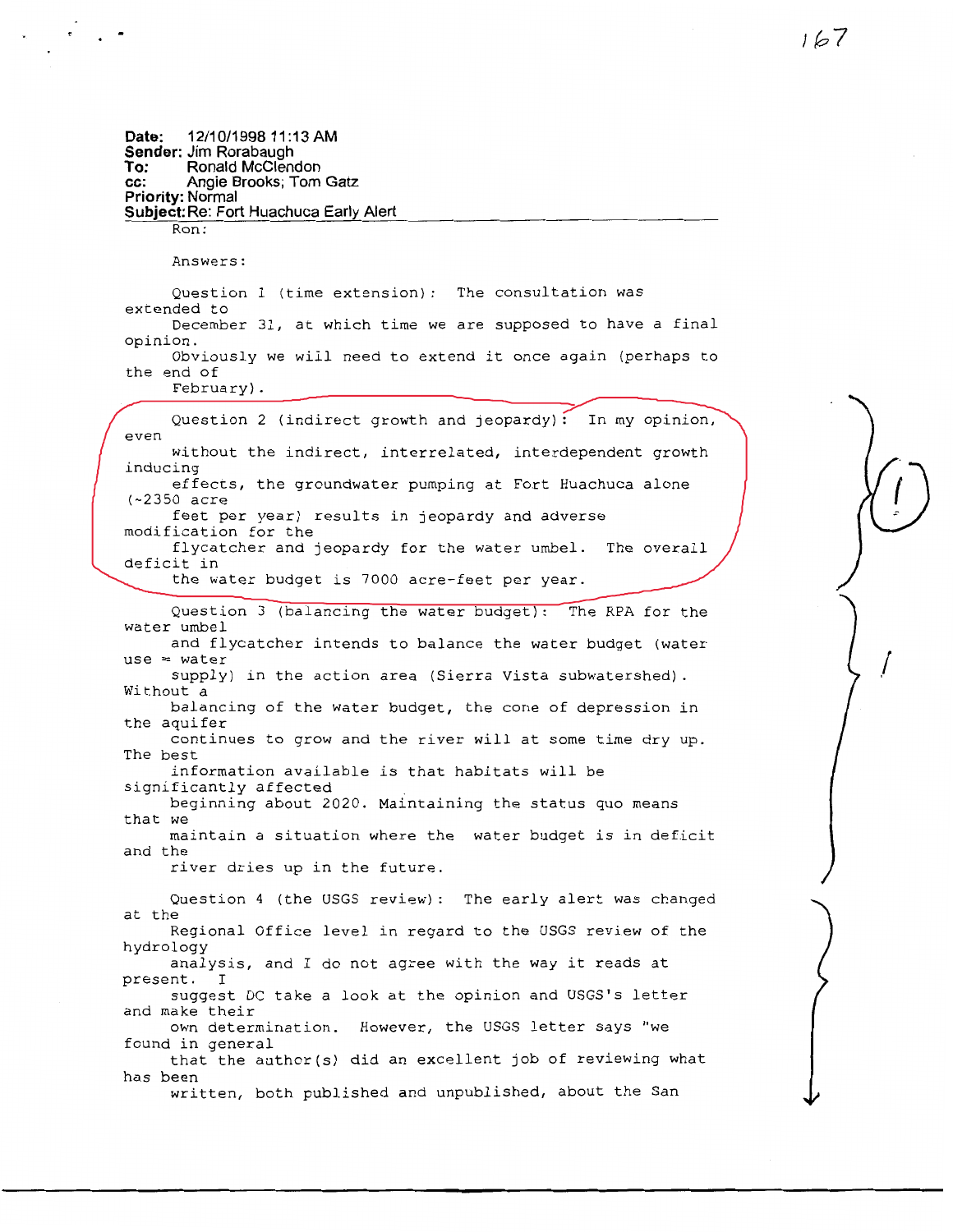Pedro and paraphrasing the findings." They also say "our major comments relate to the conclusions drawn from the information presented." If one goes on to read the letter, I think they will conclude that USGS thinks we did not accurately portray the level of uncertainty about the causes of current observed declines in river baseflow. We have revised the document accordingly. You should be aware that the modeling efforts and studies reviewed in the opinion all indicate that as **we**  extrapolate to the future, effects to the river from the groundwater pumping at Fort Huachuca and Sierra Vista become more and more certain, because the cone of depression continues to grow as long as the water budget is in deficit. Since the effects of the proposed action are future effects, not current effects, we can say with some certainty that if conditions continue, the river will go dry and habitats will be lost.

:Jim

 $\mathcal{L}_{\text{eff}}$  , and  $\mathcal{L}_{\text{eff}}$ 

Reply Separator

Subject: Fort Huachuca Early Alert Author: Ronald McClendon at 2AL~MAIN<br>Date: 12/10/98 8:56 AM Date: 12/10/98 8:56 AM

## Jim,

The WO has asked the Region if we can answer the questions below regarding the Ft. Huachuca early alert. Please review these questions and provide me with your thoughts and answers as soon as possible. IT appears that the early alert is going to be forward on, but we will probably have to have answers for these questions since they have tagged.

Ron

Forward Header

Subject: Fort Huachuca Early Alert Author: Susan Pultz at 9AR~FWE1 Date: 12/9/1998 6:47 PM